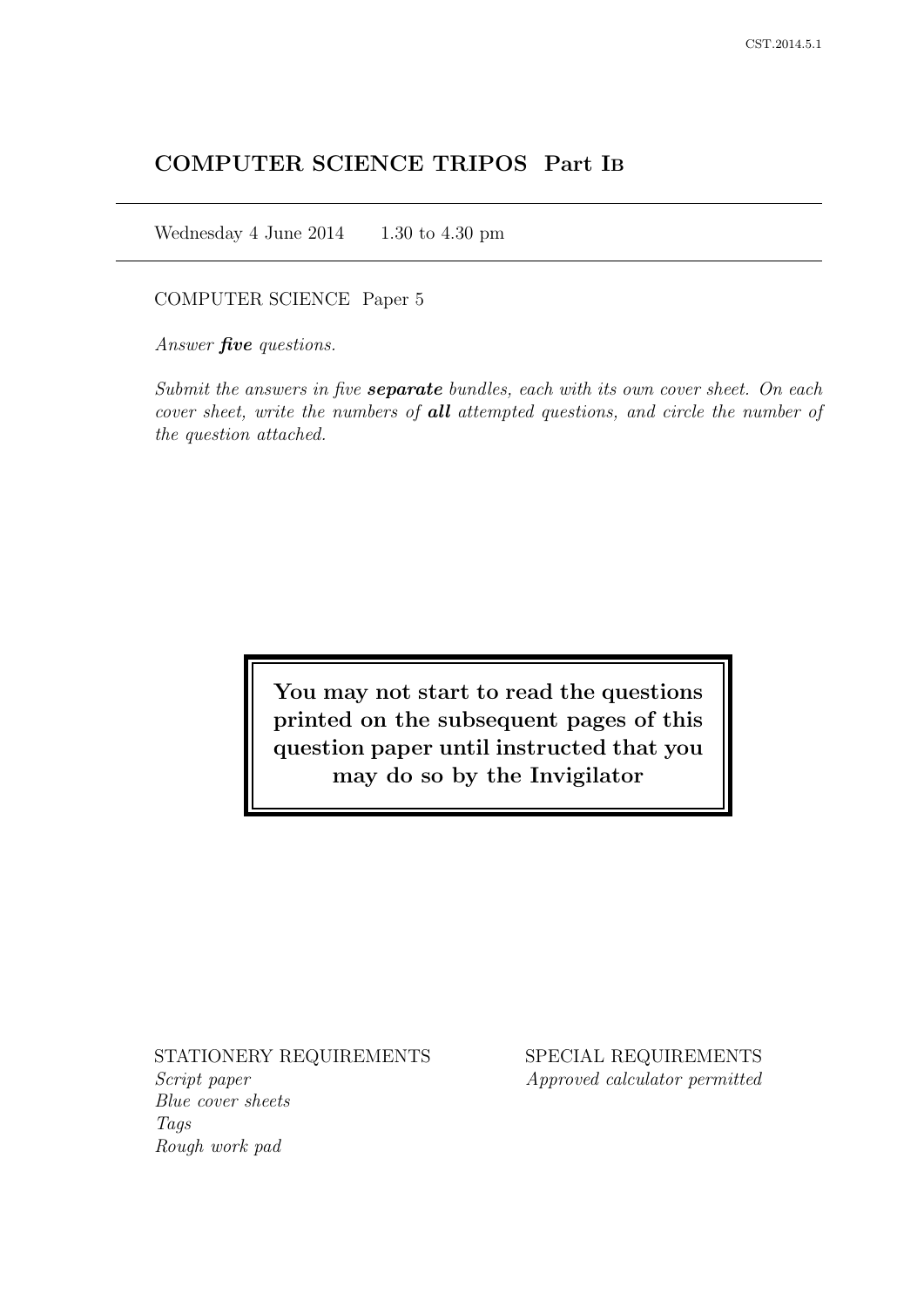#### 1 Computer Design

A novice SystemVerilog programmer has written the following decimal counter module which should zero the decimal\_count on reset and then, when enabled, increment modulo 10 the decimal\_count on every positive clock edge.

```
module count_decimal_wrong(
    input logic clk;
    input logic reset;
    input logic enable;
    output logic decimal_count);
   always_comb @(posedge clk or reset)
     if(enable)
       begin
          decimal_count = decimal_count+1;
          if(decimal_count>9)
            decimal_count = 0;
       end
     elsif(reset)
       decimal_count = 0;
```

```
endmodule // count_decimal_wrong
```
- (a) What bugs exist in the code and how can they be rectified? [10 marks]
- (b) SystemVerilog synthesis tools use a Boolean optimiser to simplify the implementation logic.
	- (i) Why are *don't care* terms useful for Boolean optimisation? [3 marks]
	- $(ii)$  How could the SystemVerilog be modified to introduce *don't care* terms for unreachable states above 9? [3 marks]
	- (*iii*) For a modern FPGA with 6-input look-up tables (LUTs), will Boolean optimisation result in fewer resources being used for the corrected count\_decimal? Justify your answer. [4 marks]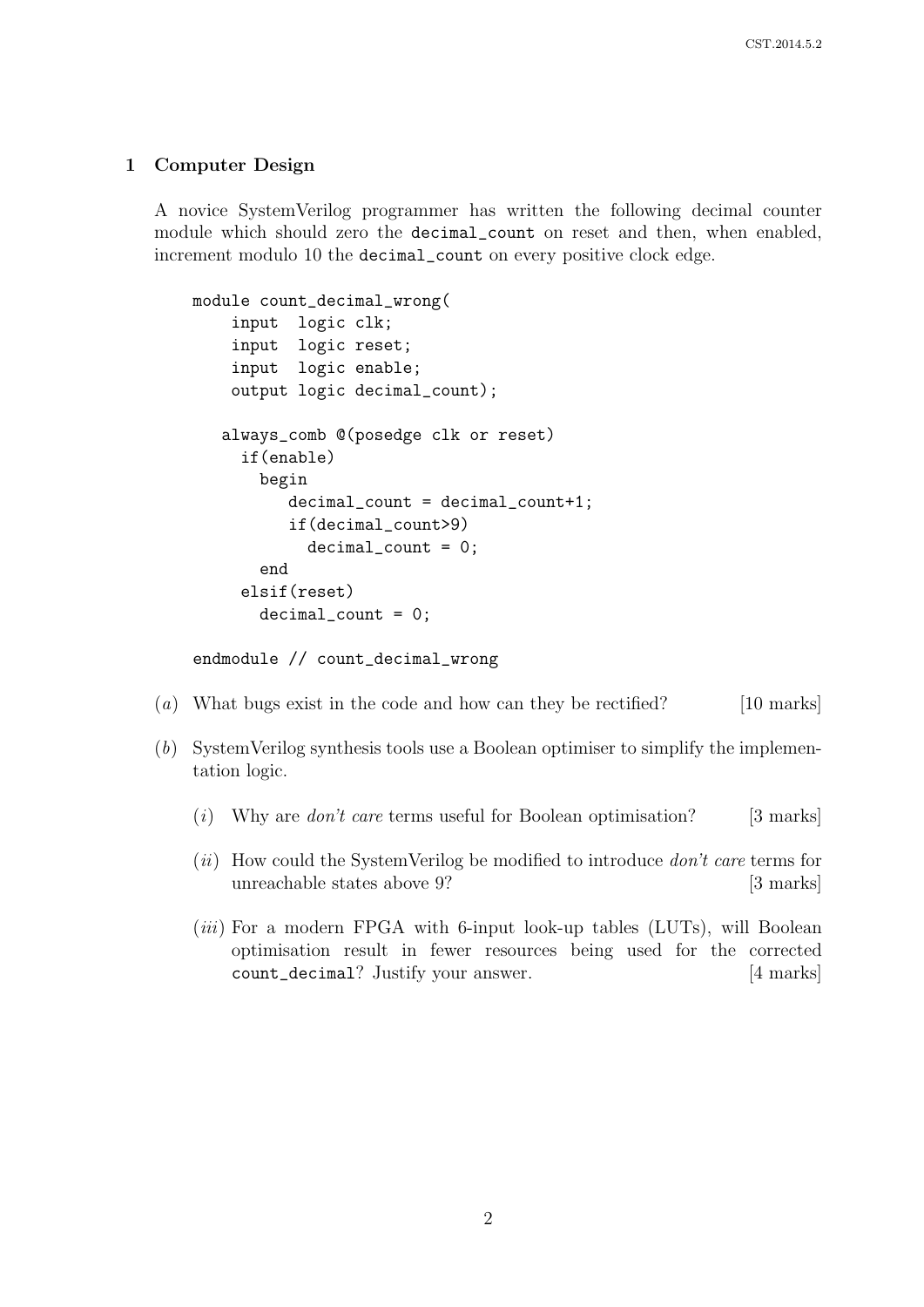# 2 Computer Design

- (a) For RISC processors like ARM and MIPS, how is the work needed to undertake a subroutine call split between hardware and software? [6 marks]
- (b) Operating system calls use some form of software exception. How is a software exception similar to a subroutine call, and how do they differ? [8 marks]
- (c) Subroutine calls cause a control hazard. What is a control hazard and how are they handled on MIPS and ARM processors? [6 marks]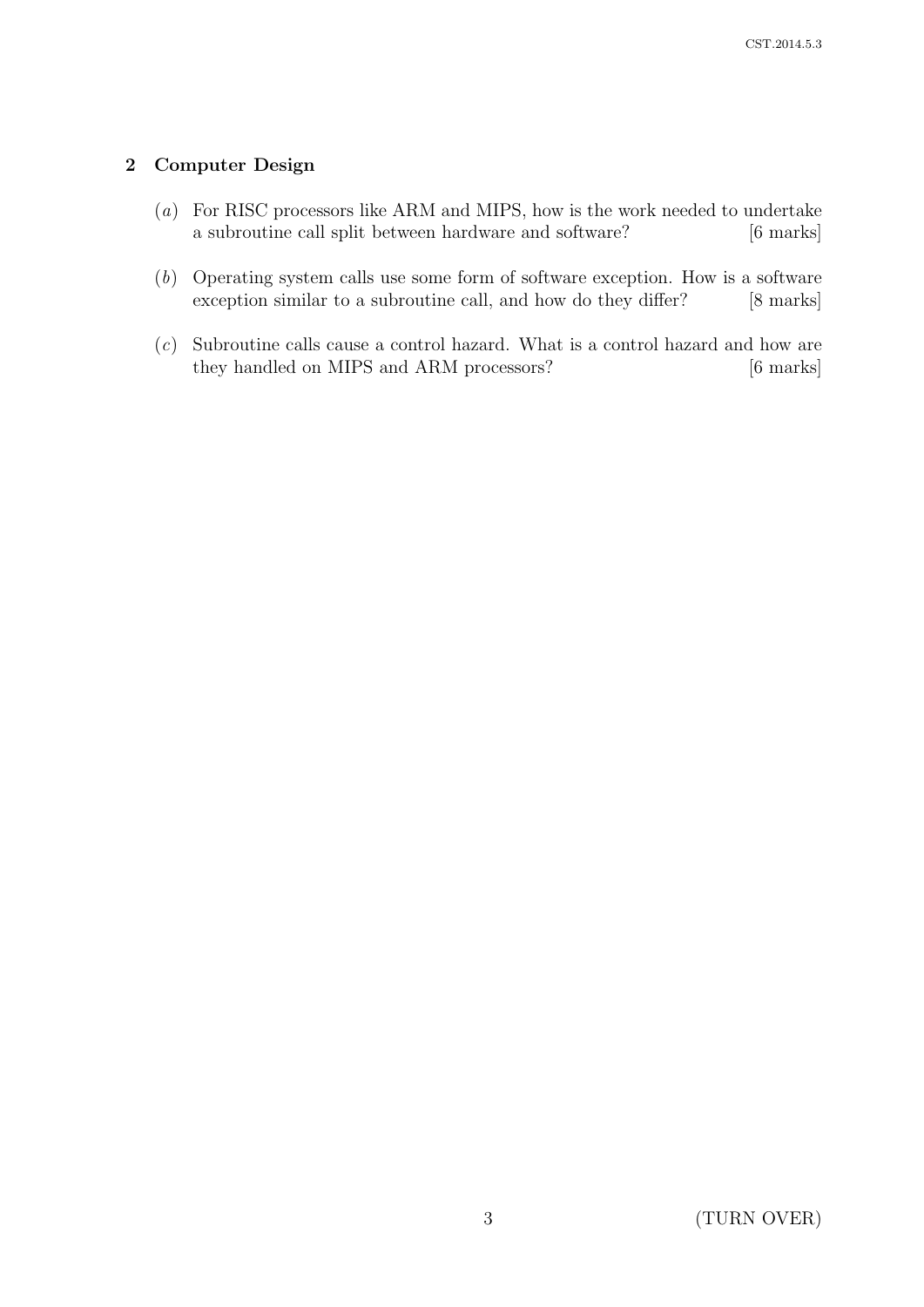### 3 Computer Design

(a) What is a data cache and how does it differ from an instruction cache?

[4 marks]

- (b) What statistical properties of memory access do caches exploit to deliver improved performance? [4 marks]
- (c) What impact will an operating-system-managed context switch have on cache hit rate? Justify your answer. [4 marks]
- (d) Modern desktop and server processors support simultaneous multithreading (also called hyperthreading). When will there be a performance benefit in scheduling two non-interactive applications on the same hyperthreaded processor core so that they run in parallel rather than running sequentially, one job one after the other? [4 marks]
- (e) For level-1 data caches using a snoopy cache coherency protocol, is a write-back or a write-through policy more likely to be used? [4 marks]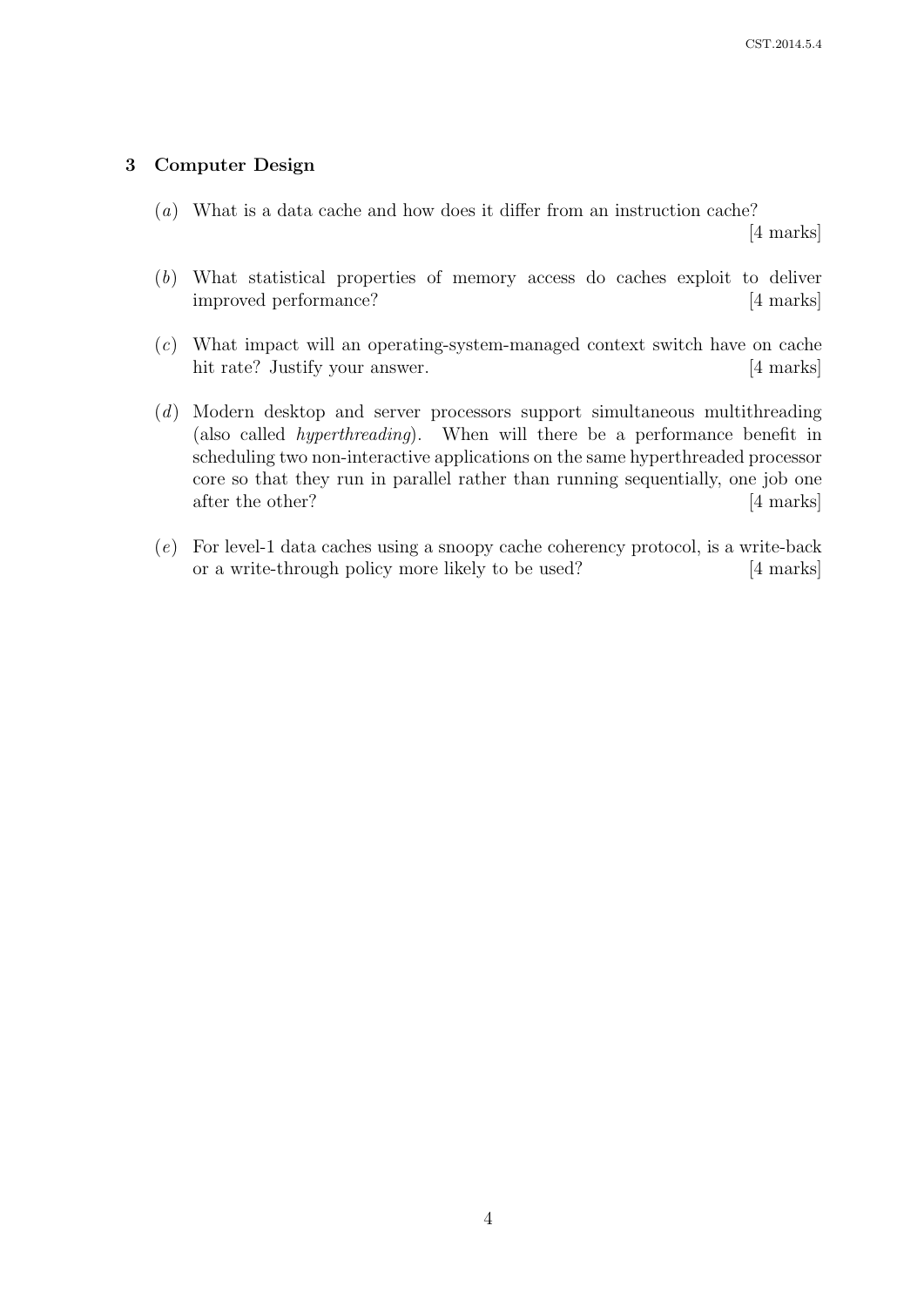# 4 Computer Networking

- (a) What is the difference between routing and forwarding? [2 marks]
- (b) Routing algorithms can be either link-state or distance-vector. Define these two terms and explain the trade-offs between them. [6 marks]
- (c) You are required to design a topology discovery protocol for a network of switching nodes interconnected by links. There are  $n$  nodes,  $l$  links, the maximum degree of any node is  $k$  and there is a path between any two nodes of not more than d hops. All links are bi-directional.

Each node has a unique identifier of four bytes which it knows.

- (i) Describe a protocol for a node to learn about its immediate neighbours. You should specify the format of your messages and the size of any message fields. [4 marks]
- $(ii)$  Using the characteristics of the network described above, design a protocol for distributing this information across the network. You should specify the format of your messages and the size of any message fields. [8 marks]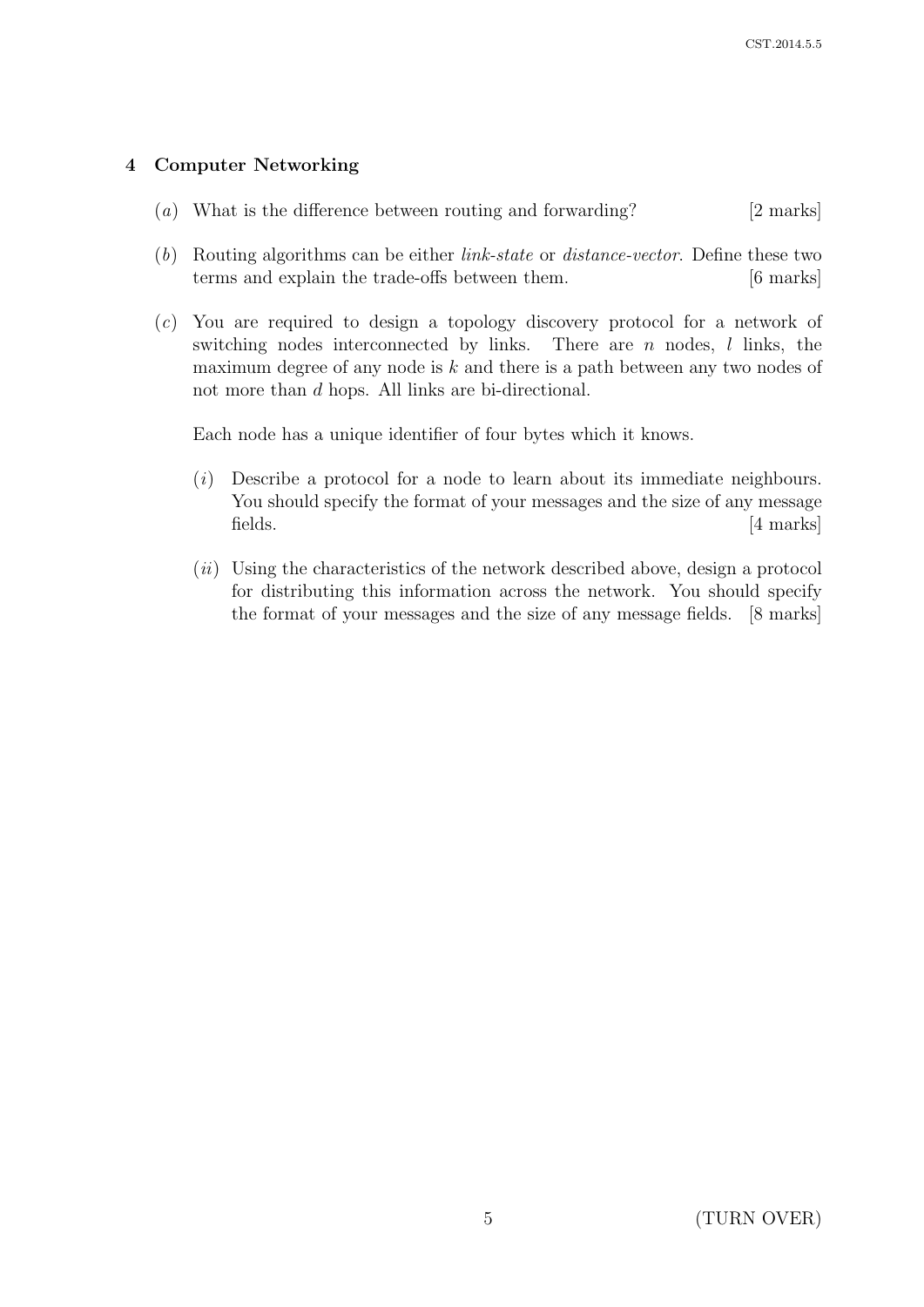## 5 Computer Networking

| Name                | Type         | Value               | TTL<br>seconds |
|---------------------|--------------|---------------------|----------------|
| lemon.co.uk         | A            | 91.45.20.24         | 86400          |
| lemon.co.uk         | <b>NS</b>    | grove.lemon.co.uk   | 86400          |
| lemon.co.uk         | <b>NS</b>    | tree.lemon.co.uk    | 86400          |
| lemon.co.uk         | MX.          | stem.lemon.co.uk    | 60             |
| grove.lemon.co.uk   | A            | 91.45.23.22         | 86400          |
| tree.lemon.co.uk    | A            | 91.45.23.23         | 86400          |
| orchard.lemon.co.uk | $\mathsf{A}$ | 91.45.23.82         | 86400          |
| stem.lemon.co.uk    | A            | 91.45.23.85         | 86400          |
| www.lemon.co.uk     | NAME         | orchard.lemon.co.uk | 86400          |

(a) Below is an excerpt from the DNS record for a fictitious corporation, Lemon:

- (i) If you type  $http://www.lemon.co.uk into your web browser, to which IP$ address will your web browser connect? [1 mark]
- (ii) If you send email to support@lemon.co.uk, to which IP address will the message get delivered? [1 mark]
- $(iii)$  The TTL field refers to the maximum amount of time a DNS server can cache the record. Most of the TTLs in this record were chosen to be 86400 seconds (1 day). What is the trade-off between choosing a shorter or a longer time? Why was the MX record specifically chosen to have a 60 second TTL? [4 marks]
- $(iv)$  Explain why the Internet DNS uses caching. [2 marks]
- (v) Comment on how the provision of name servers for lemon.co.uk affects the availabilty of the name service. [2 marks]
- (vi) Outline two strategies to improve availability of the DNS server for the lemon.co.uk domain. [2 marks]

[continued . . . ]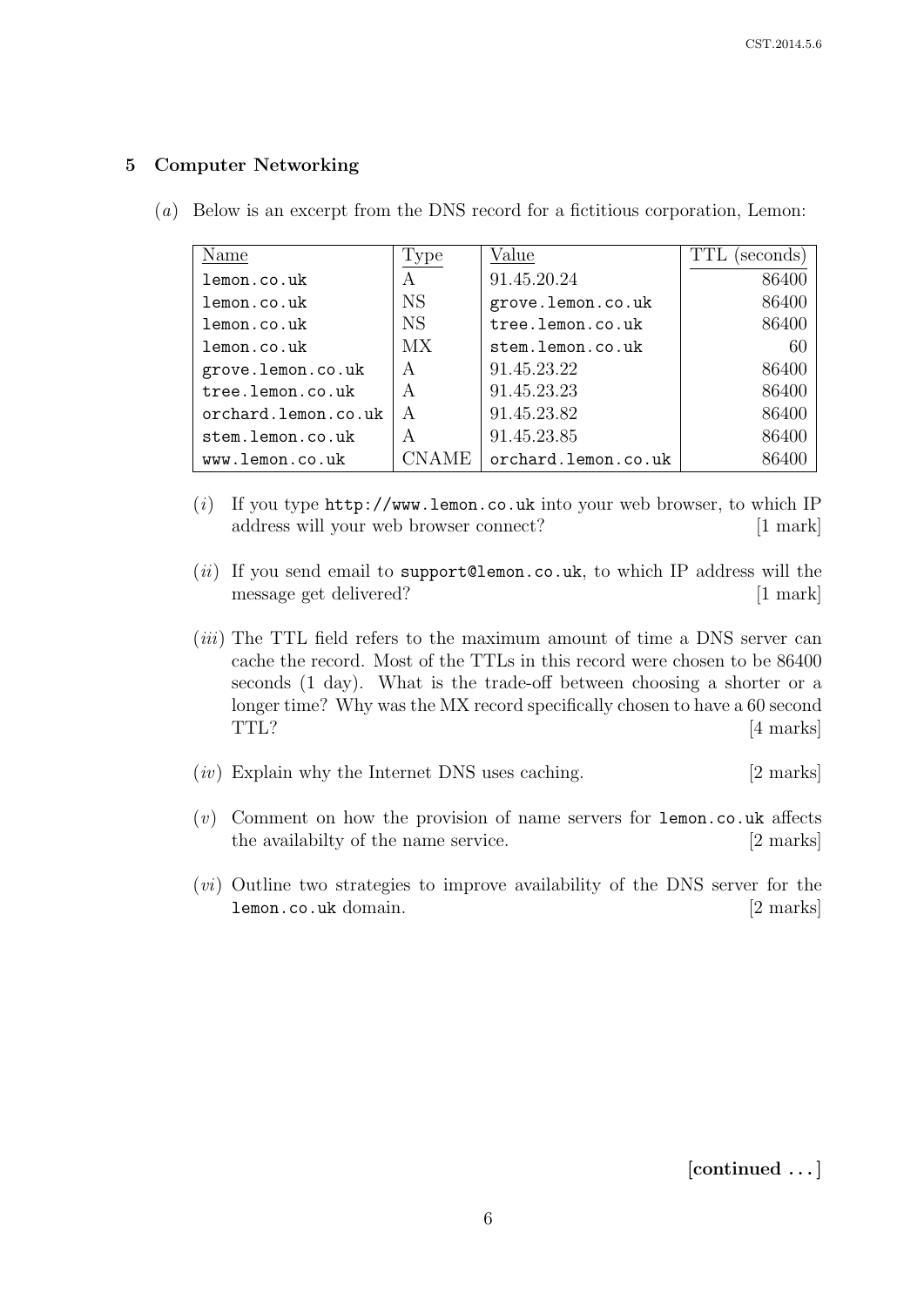

(b) Consider the scenario shown above. Host A is sending tiny packets to hosts B and C. R is a store-and-forward switch with an average arrival rate of 10Gb/s and a buffer that contains, on average, 8MBytes of packet data. Delays due to the packet size and packet-processing are negligible.

Little's Law tells us that the average amount of buffered data equals the product of the arrival rate and the average delay experienced.

- $(i)$  What is the average delay that packets will incur going through the switch? [3 marks]
- $(ii)$  Compute the latency of the shortest path between each pair of end-nodes: A to B, A to C, and C to B. [3 marks]
- (*iii*) Without changing the network propose a solution to decrease the delay between A and B. [2 marks]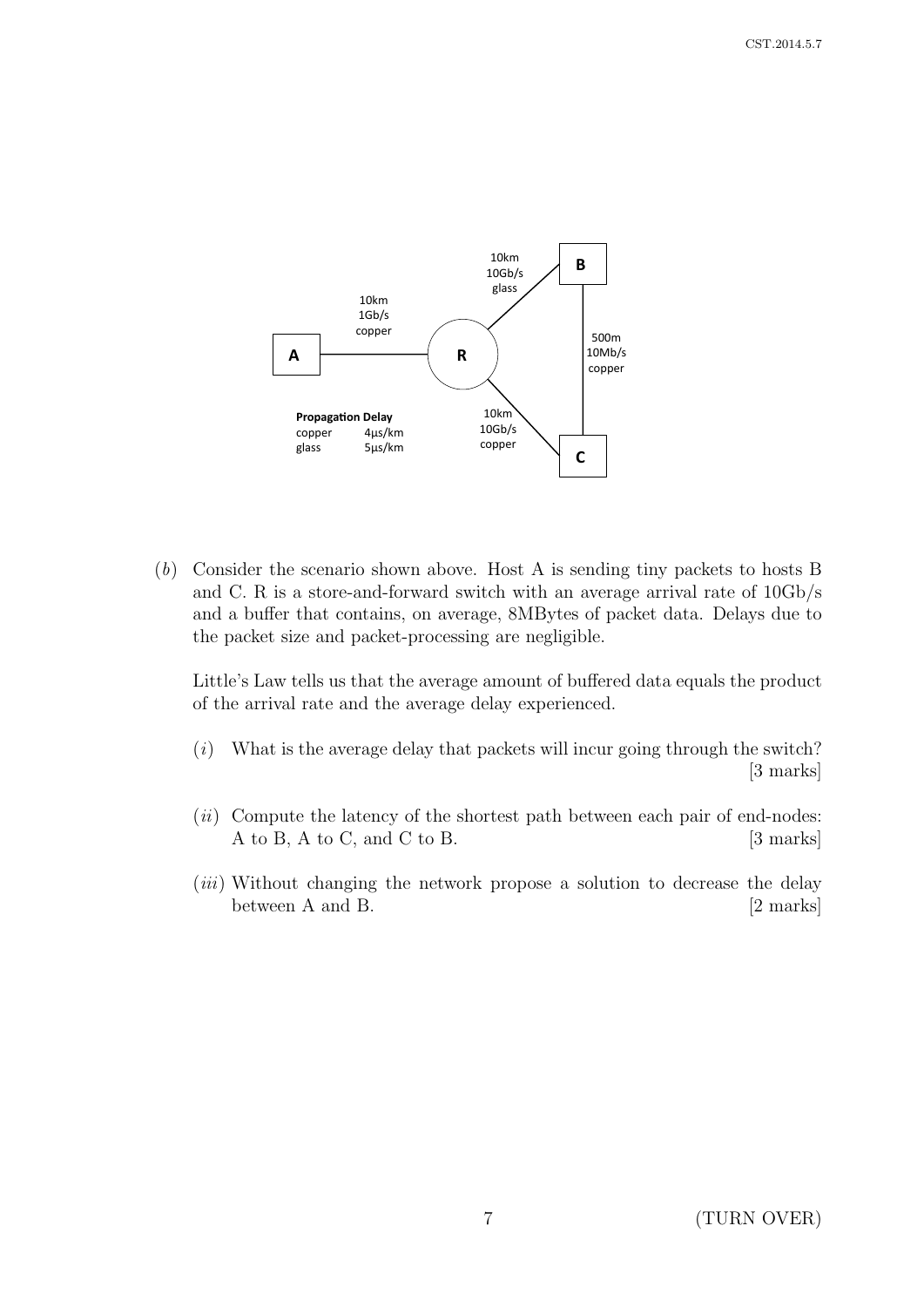### 6 Computer Networking

- (a) Consider an unreliable message service where messages of a fixed size are sent between known endpoints. Outline the minimum set of additional features offered by a reliable byte-stream delivery service. [3 marks]
- (b) A researcher notes that the message service, fritter, resembles a datagram service. It is prone to delivery delays of up to 1 second, message re-ordering and message loss. Fritter permits a 140-byte message to be relayed between any two users and each message is delivered without data-corruption.

You are asked to implement a *Stop-and-wait ARQ* to provide a unidirectional reliable byte-stream delivery service between two fritter users. Assume this is the only service between the two fritter users.

- $(i)$  Provide a labelled diagram illustrating the format for a *fritter* message that could be used by a reliable, byte-stream, delivery service. Justify your answer. [3 marks]
- (*ii*) Draw and label the Finite State Machine that implements the sender portion of the Stop-and-wait ARQ. Your function will be called as reliable send() while the fritter message receive and message send functions are fritter  $rcv()$  and fritter send() respectively. You may assume that the argument to the reliable send() function does not exceed 100 bytes per function call. [8 marks]
- $(iii)$  Users assert that the performance using your Stop-and-wait ARQ is terrible for large transfers. Explain why they are correct. [2 marks]
- $(iv)$  Describe an appropriate enhancement to the ARQ that will improve performance. Given the constraints of a small *fritter* message size, justify why your particular ARQ enhancement is best suited to the fritter application. [4 marks]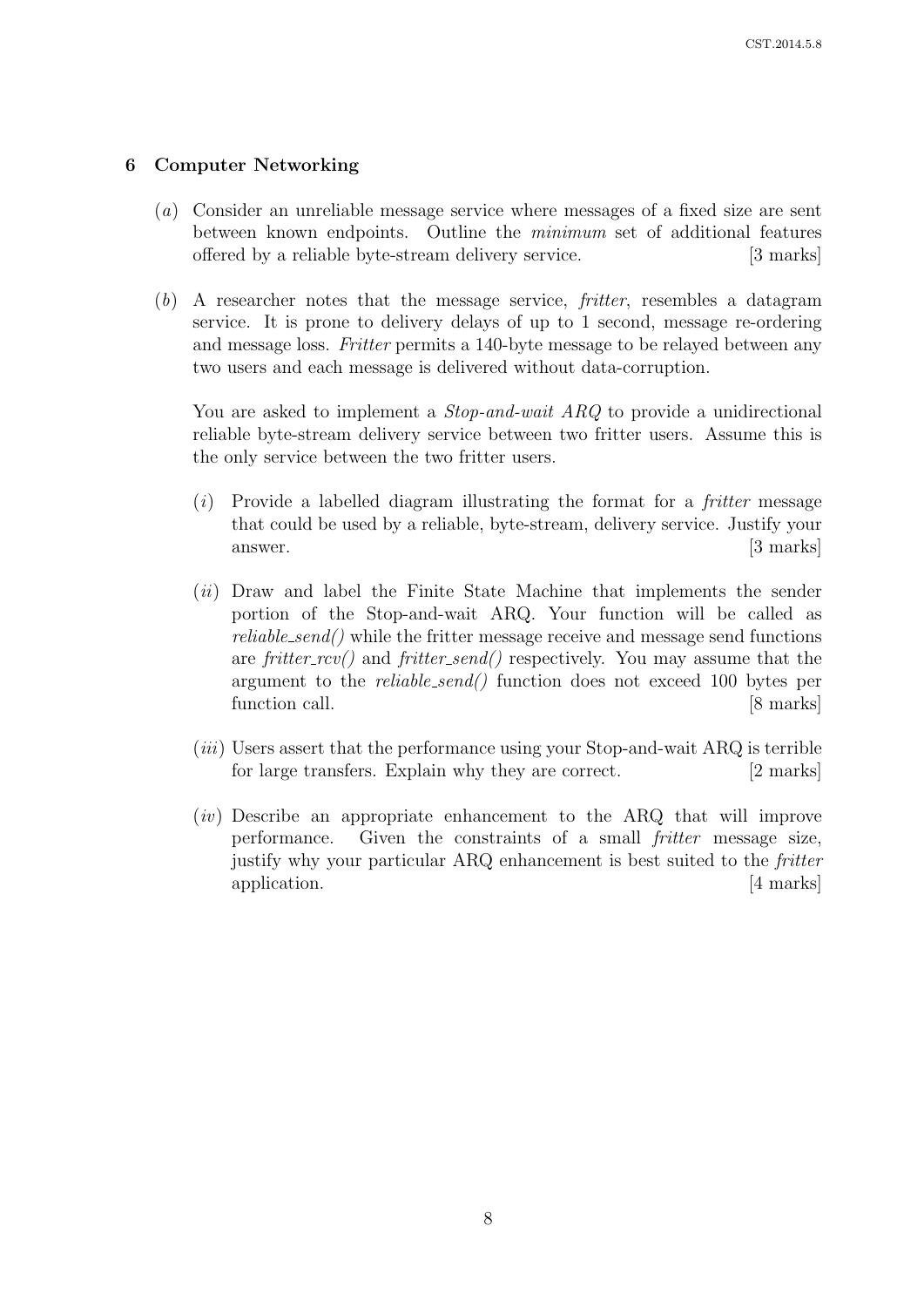### 7 Concurrent and Distributed Systems

Correct handling of time is critical to the correctness (and performance) of distributed systems such as network file systems and databases. Consider the following two approaches.

- (a) Physical clock synchronisation
	- (i) Define clock skew and clock drift.  $[2 \text{ marks}]$
	- (ii) A client running Cristian's Algorithm observes a local clock time of 1399157100.00s at the start of its RPC, and 1399157100.10s at the end of its RPC. The RPC returns a server timestamp of 1399157100.05s. What client-server clock skew will the algorithm calculate? Justify your answer. [2 marks]
	- (iii) Using Cristian's Algorithm as the underlying primitive, propose a time synchronisation algorithm that measures and compensates for clock drift.

[2 marks]

(b) Distributed logical clocks

The make build tool relies on file-system timestamps to determine whether an object file is older than a source file: if so, the object file is rebuilt; if not, then a rebuild is avoided. However, it is common practice to store source code in a distributed file system and object files in a local temporary directory. The Network File System (NFS) stores file creation and modification times based on the server clock, whereas the local file system uses a local clock.

- $(i)$  Describe the two failure modes make may experience if client and server clocks are out of sync. [2 marks]
- $(ii)$  One solution is to use NTP to synchronise client and server clocks. Describe two reasons why this might work poorly in practice. [2 marks]
- (*iii*) The NFS developers decide that *Lamport Clocks* may be able to solve the problem, as they track the happens-before relationship. During a particular run, make finds a source logical timestamp s is less than the object logical timestamp o. Explain why it is problematic to use Lamport Clocks to conclude that the object file should not be recompiled. [4 marks]
- (iv) Explain why Vector Clocks might be more suitable than Lamport Clocks for this problem. [2 marks]
- $(v)$  Explain what a Vector-Clock-based make should do if there is no defined happens-before relationship between source vector s and object vector o.

[4 marks]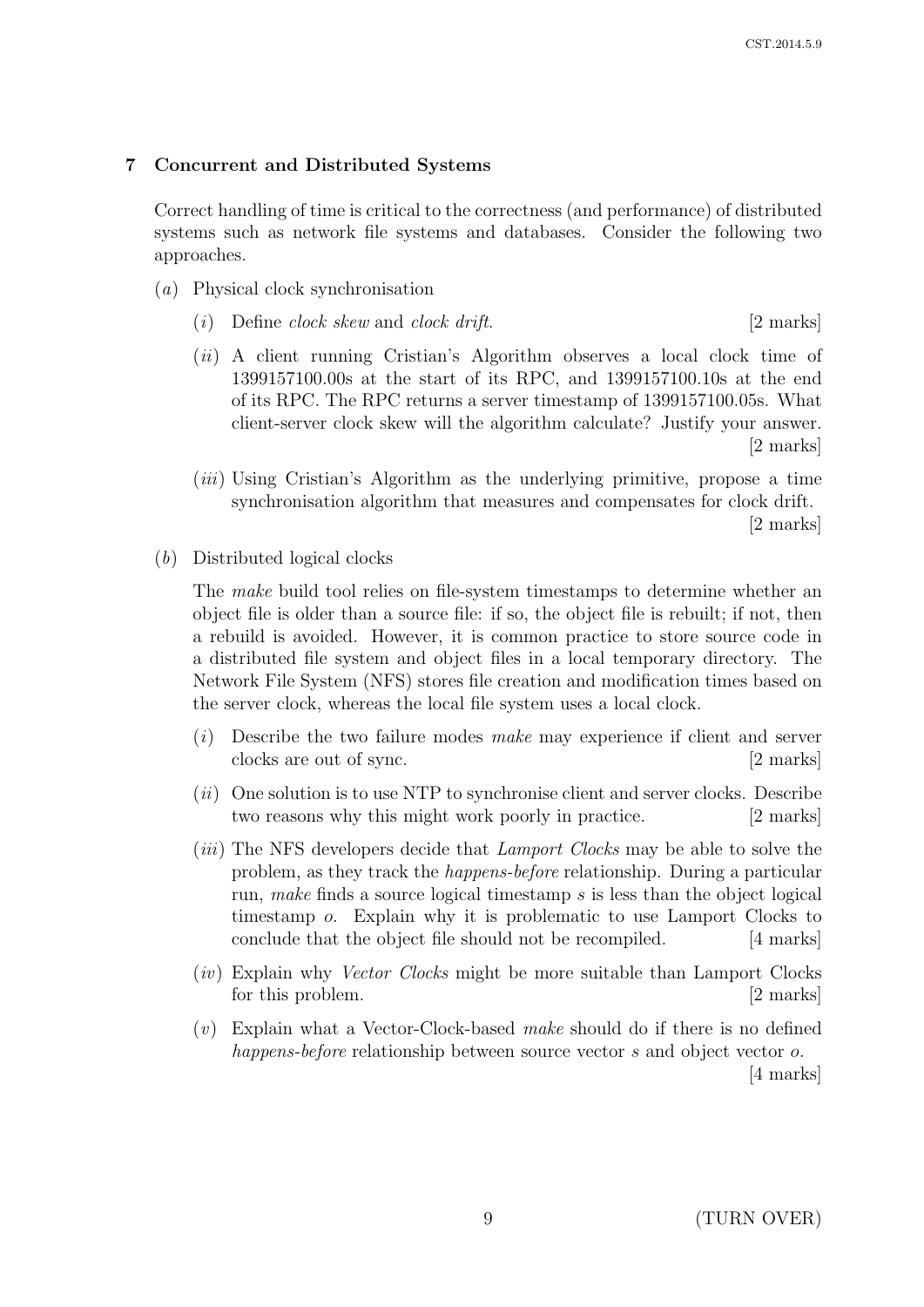# 8 Concurrent and Distributed Systems

- (a) Monitors are a programming primitive linking data with two synchronization types: mutual exclusion and condition synchronisation. Which is provided implicitly; which is provided explicitly? [1 mark]
- (b) Describe two ways in which Monitors and Conditional Critical Regions differ. [2 marks]
- (c) The object-oriented programming style encouraged by Monitors has many benefits as the number of data types and locks increases in the system.
	- $(i)$  Placing all data in a single Monitor may improve program correctness. Explain why this might have undesirable performance effects. [1 mark]
	- $(ii)$  One problem that can arise when using multiple locks is *deadlock*, which can be prevented by imposing a partial order on locks. Describe the implications this has for code structure when using Monitors. [2 marks]
	- (iii) Explain why Java's Monitor feature does not necessarily impose this code structure. [2 marks]
- (d) Condition variables allow condition satisfaction to be signalled between threads. Explain the difference between Hoare's signal-and-wait and Mesa's signal-andcontinue in terms of mutual exclusion and scheduling. [4 marks]
- (e) Consider the (incorrect) pseudocode on the next page:
	- (i) Describe and justify minimal modifications to this code, referencing line numbers, in order to make it correct in the presence of Hoare signal-and-wait semantics. [4 marks]
	- $(ii)$  Describe and justify minimal modifications to this code, referencing line numbers, in order to make it correct in the presence of Mesa signal-and-continue semantics. [4 marks]

[continued . . . ]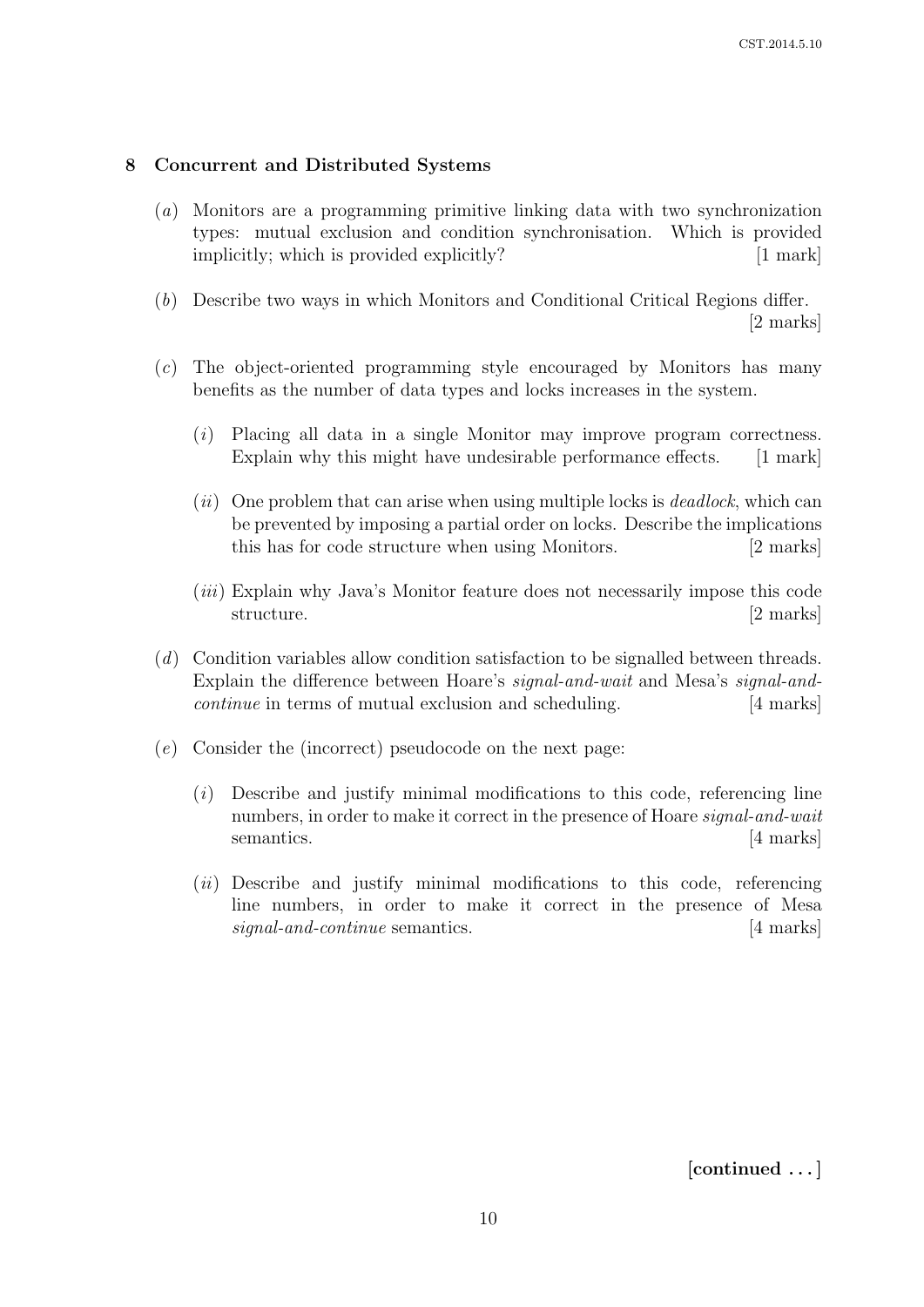```
1: monitor ProducerConsumer {
2: int in, out, buf[N];
3: condition notfull, notempty;
4:
5: procedure produce(item) {
6: if ((in-out) == N)
7: wait(notfull);
8: buf[in % N] = item;
9: if ((in-out) == 0)
10: signal(notempty);
11: in = in + 1;
12: }
13:
14: procedure int consume() {
15: if ((in-out) == 0)
16: wait(notempty);
17: item = \text{buf}[\text{out } \text{\% N}];18: if ((in-out) == N)
19: signal(notfull);
20: out = out + 1;
21: }
22:
23: /* init */ { in = out = 0; }
24: }
```